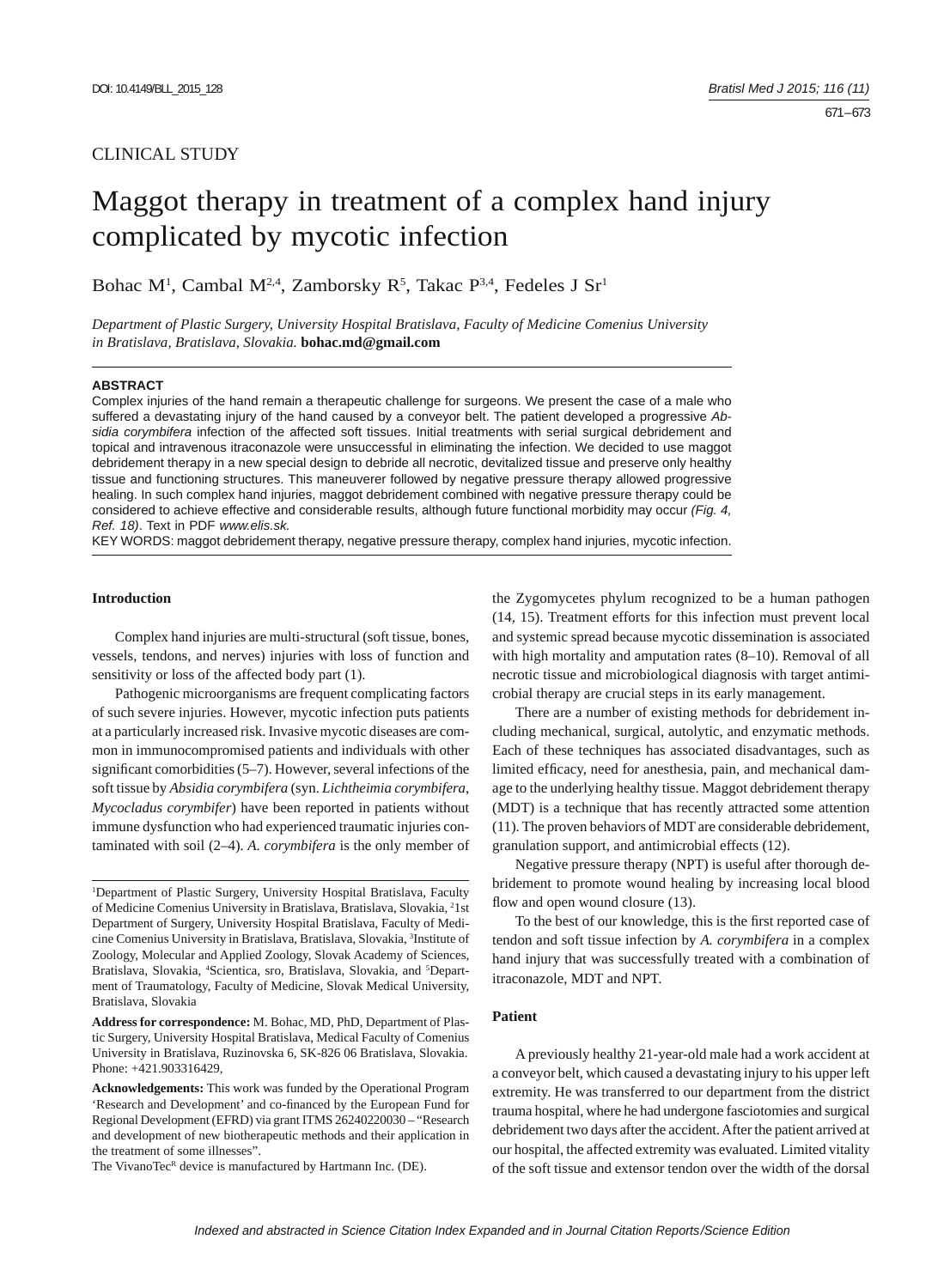$671 - 673$ 



Fig. 1. The patients' first photo of the hand before debridement at **our department.**



Fig. 2. The first application of maggot debridement therapy. In the **central bag, full (black) maggots can be observed because of the large amount of necrosis.**



**Fig. 3. The patients' hand immediately after two applications of maggot debridement therapy.**



**Fig. 4. The patients' hand after groin fl ap and full-thickness skin graft coverage.**

distal third of the forearm and dorsum of the hand to nearly the end of the first three fingers was observed (Fig. 1). After the initial surgical debridement, antibiotic treatment with vancomycin, gentamicin, and metronidazole was started. The first wound cultures showed colonization by *Staphylococcus haemolyticus*. During several debridement procedures, we attempted to remove all necrotic tissue, but the pathological process slowly progressed. Six days after our first intervention, wound cultures revealed colonization by *A. corymbifera*. According to the pharmacist recommendation, we started antimycotic therapy with itraconazole. At this time, a new treatment approach was attempted for precise debridement. We decided to use MDT in a new special design, using the eggs of *L. sericata*, in contrast to the more common use of maggots. The experimental protocol was approved by the Ethical committee of the University Hospital and Faculty of Medicine, Comenius University (Reference number 112/2005). The patient gave informed consent before the beginning of MDT. Bags with sterile eggs of *L. sericata* were obtained from Scientica, Ltd. (St. Michael's Hospital, Bratislava, Slovakia) and were prepared individually for patient to match the size of the wound. The biobags were placed onto the wound. On the top, saline-moistened gauze was placed and secured well with secondary dressing to avoid slippage and ensure that surface contact of the biobag is maintained. All outer dressing must be non-occlusive as the larvae need oxygen to survive. The secondary dressing was changed daily. The bags were applied for approximately 72 hours, depending on the patient's tolerance. After two applications of three egg biobags (maggots were delivered from the eggs) (Fig. 2), we achieved a significant improvement in the wound condition (Fig. 3). The maggots removed all necrotic tissues, and the mycotic infection was successfully eradicated. However, the wound showed massive colonization by *Proteus mirabilis*, which is a typical commensal organism in the *L. sericata* maggot's gut and was sensitive to all common antibiotics. Additionally, early stages of granulation and exposure of the carpal, metacarpal, phalangeal bones and ends of the extensor tendons were observed. The wound was not suitable for complex flap reconstruction in this condition. Ciprofloxacin and NPT (VivanoTec<sup>R</sup> Hartmann) were used to promote granulation and treat the infection before definitive wound covering. NPT was activated on 125 mmHg intermittent suction pressure. Dressings were changed in the isolation ward once every 3 to 4 days under strict aseptic conditions. After five weeks of NPT, granulation tissue covered all exposed tendons and only the rest of exposed bones remained. The swelling decreased, and the wound contracted, leaving a total defect in size of 300 cm<sup>2</sup>. According to angiography findings of the a. radialis occlusion, we chose to cover the defect with a pedicle groin flap of  $12 \times 18$  cm instead of a free flap. The rest of the surrounding defect was covered with a split-thickness skin graft. Three weeks after the last operation had been performed, the flap was disconnected, and the patient was discharged (Fig. 4). During six months of follow-up, no infection relapses occurred, and the patient is currently undergoing rehabilitation and waiting for flap defatting and extensor tendon reconstruction.

### **Discussion**

There is a lack of information in literature to guide the treatment of such complex hand injuries complicated by mycosis. The few series reporting soft tissue zygomycosis suggest that